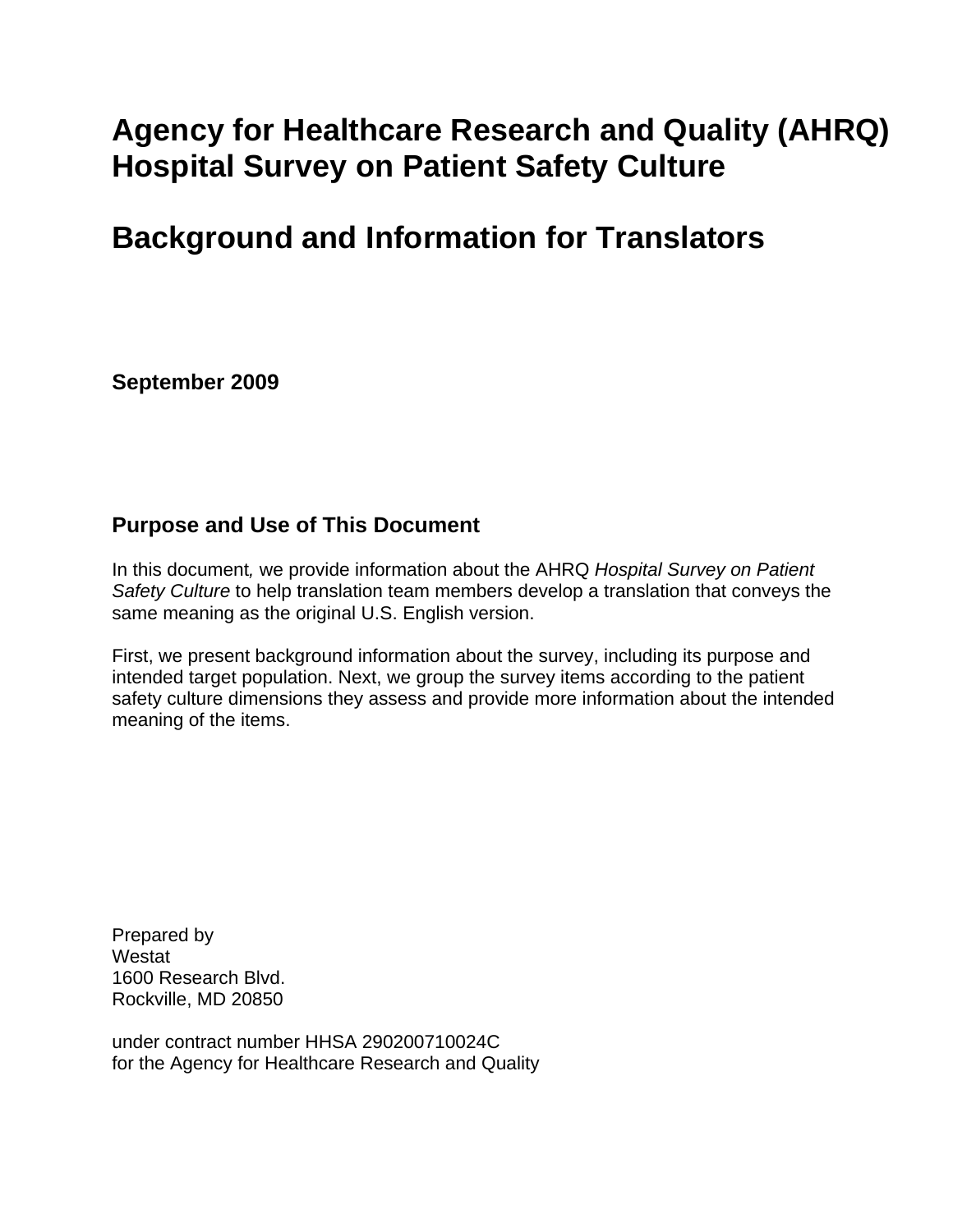### **Background on the Survey**

Recognizing the need for a tool to assess the culture of patient safety in health care organizations, the Agency for Healthcare Research and Quality (AHRQ) developed the *Hospital Survey on Patient Safety Culture,* which was released in November 2004.

**What is "patient safety culture"?** Patient safety is a critical component of health care quality. As health care organizations continually strive to improve, there is a growing recognition of the importance of establishing a culture of safety. Achieving a culture of safety requires an understanding of the values, beliefs, and norms about what is important in an organization and what attitudes and behaviors related to patient safety are expected and appropriate. A definition of safety culture is provided below.

## **Safety Culture Definition**

The safety culture of an organization is the product of individual and group values, attitudes, perceptions, competencies, and patterns of behavior that determine the commitment to, and the style and proficiency of, an organization's health and safety management. Organizations with a positive safety culture are characterized by communications founded on mutual trust, by shared perceptions of the importance of safety, and by confidence in the efficacy of preventive measures.

Organising for Safety: Third Report of the ACSNI (Advisory Committee on the Safety of Nuclear Installations) Study Group on Human Factors. Health and Safety Commission (of Great Britain). Sudbury, England: HSE Books, 1993.

**What title should I use on the survey?** In the U.S. we recommend using the title "Hospital Survey on Patient Safety" and *not* including the word "Culture." The reason is that in the U.S. some respondents do not know what patient safety culture means - they tend to confuse the word "culture" with ethnicity and race. If you think respondents in your country understand the term "patient safety culture," you may leave the word "culture" in the title.

**How can the survey be used?** The hospital survey can be used as an intervention to raise staff awareness about patient safety issues, as a diagnostic tool to assess the status of patient safety culture in a hospital, to identify patient safety culture strengths and areas for improvement, to evaluate the impact of patient safety improvement initiatives, to examine trends in patient safety culture change over time, and to facilitate comparisons with other hospitals on patient safety culture.

 **Who should complete the survey?** The *Hospital Survey on Patient Safety Culture* examines patient safety culture from a hospital staff perspective. The survey can be completed by all types of hospital staff—from housekeeping and security to nurses and physicians. The survey is best suited for the following, however:

• Hospital staff who have direct contact or interaction with patients (clinical staff, such as nurses, or nonclinical staff, such as unit clerks);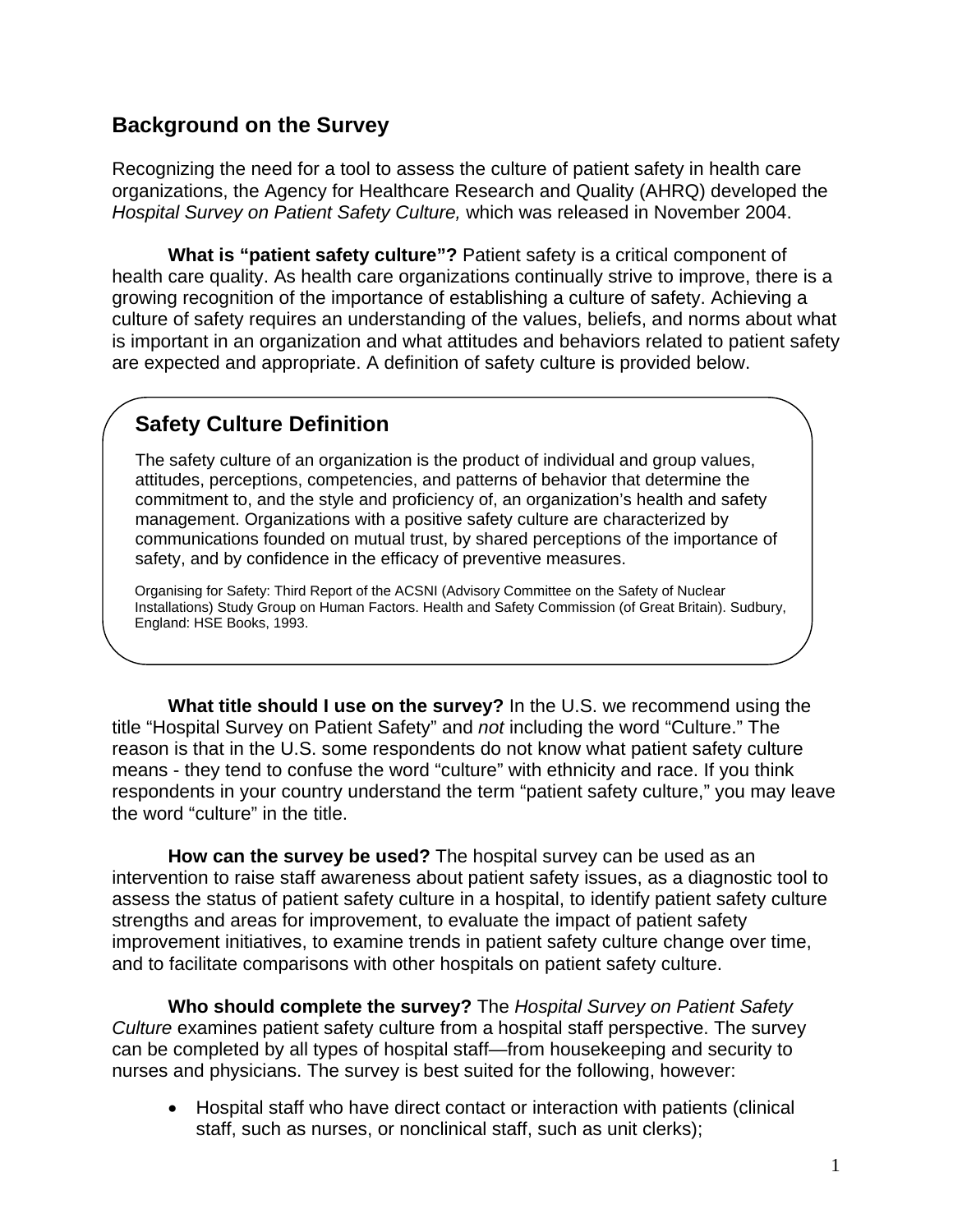- Hospital staff who may not have direct contact or interaction with patients but whose work directly affects patient care (staff in units such as pharmacy, laboratory/pathology);
- Hospital-employed physicians who spend most of their work hours in the hospital (emergency department physicians, hospitalists, pathologists); and
- Hospital supervisors, managers, and administrators.

 The overall goal is to administer the survey to staff who know the hospital's culture well enough to be a good informant on the culture.

**Can the work area or staff position categories be modified?** Hospitals can modify or customize the work areas/departments and staff position titles as needed since hospitals usually use different terms to refer to their departments and job titles. Customizing these categories will allow hospitals to analyze their data by these specific categories and will provide feedback results that are meaningful to their hospitals. However, to enable comparisons across hospitals within a larger health system, all hospitals within a system should use the same work areas and staff position categories.

**Does the hospital survey focus on hospital units or on the hospital overall?**  The survey focuses mostly on patient safety culture at the unit level, because staff will be most familiar with patient safety culture at this level. There also is a section in the survey that asks about the hospital as a whole. A small hospital that does not have differentiated units may want to consider modifying some of the instructions and/or items in the survey from a focus on the "unit" to a focus on the hospital as a whole. Also, the term "unit" may be replaced by an equivalent term, such as "department," if it suits the hospital (just be sure to make this replacement everywhere it applies in the survey, including instructions and section titles).

**How was the survey tested?** The draft survey was pretested during cognitive interviews with hospital staff to ensure that items were easy to understand and relevant to patient safety in a hospital setting. The items were revised as appropriate, and the survey was then pilot tested with more than 1,400 hospital employees from 21 hospitals across the United States. Exploratory and confirmatory factor analyses were conducted to examine the factor structure of the survey, and the survey was revised so that the final items and dimensions have sound psychometric properties. The final survey contains 42 items measuring 12 dimensions. The survey also includes questions asking for an overall rating on patient safety and the number of events reported in the past 12 months, background questions, and a comments section.

**How can I get a copy of the survey?** The survey is available on the AHRQ Web site, along with a User's Guide and an Items and Dimensions document, which groups the survey items according to the dimensions they are intended to measure: <http://www.ahrq.gov/qual/patientsafetyculture/hospsurvindex.htm>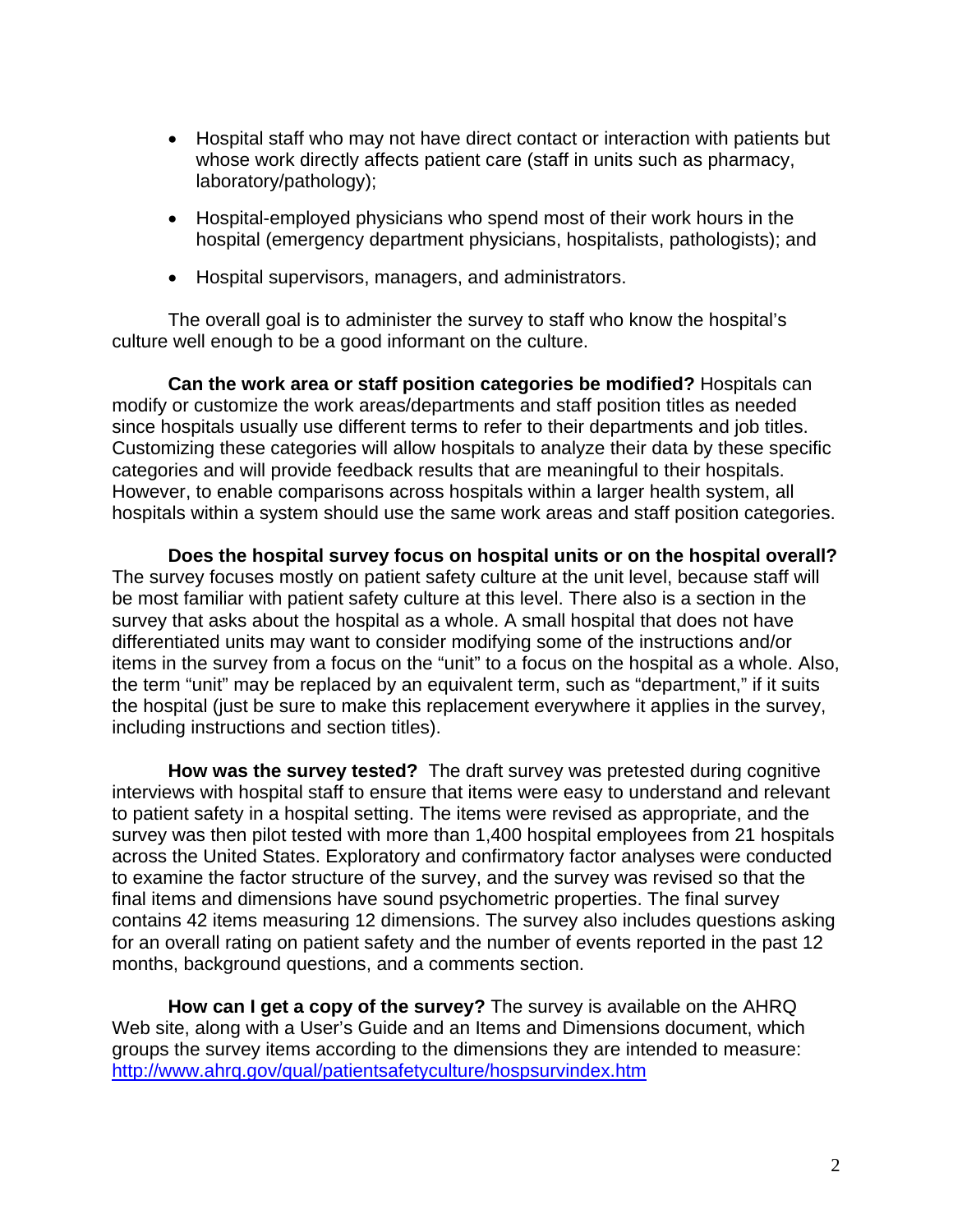## *AHRQ Hospital Survey on Patient Safety Culture:* **More Information About the Items**

In this document, the items in the *Hospital Survey on Patient Safety Culture* are grouped according to the patient safety culture dimensions they are intended to measure. The item's survey location is shown to the left of each item. For some items, more information (appears in italic font) is provided to help translators convey the correct meaning of the items.

#### **1. Teamwork Within Units**

(Strongly Disagree, Disagree, Neither Agree nor Disagree, Agree, Strongly Agree)

- A1. People support one another in this unit. *(More about this item: All staff help one another as needed.)*
- A3. When a lot of work needs to be done quickly, we work together as a team to get the work done.
- A4. In this unit, people treat each other with respect. *(More about this item: "People" means all staff, including doctors, treat all other staff with respect.)*
- A11. When one area in this unit gets really busy, others help out.

#### **2. Supervisor/Manager Expectations & Actions Promoting Patient Safety[1](#page-3-0)**

(Strongly Disagree, Disagree, Neither Agree nor Disagree, Agree, Strongly Agree)

- B1. My supervisor/manager says a good word when he/she sees a job done according to established patient safety procedures. *(More about this item: "Says a good word" means "praises staff.")*
- B2. My supervisor/manager seriously considers staff suggestions for improving patient safety.
- B3. Whenever pressure builds up, my supervisor/manager wants us to work faster, even if it means taking shortcuts. (negatively worded) *(More about this item:"Taking shortcuts" means not following all the standard procedures to get work done faster. The item states that the supervisor encourages staff to not follow all procedures when there is a lot of work to be done. "Shortcuts" also implies that this is not good, not safe for patients.)*
- B4. My supervisor/manager overlooks patient safety problems that happen over and over. (negatively worded) *(More about this item: "Overlooks" means "ignores" or "does not pay attention to"; "over and over" means "again and again" or "repeatedly.")*

#### **3. Organizational Learning—Continuous Improvement**

(Strongly Disagree, Disagree, Neither Agree nor Disagree, Agree, Strongly Agree)

- A6. We are actively doing things to improve patient safety.
- A9. Mistakes have led to positive changes here.

 $\overline{a}$ 

 A13. After we make changes to improve patient safety, we evaluate their effectiveness*. (More about this item: Hospital managers/administrators compare patient safety before and after changes are made to see if the changes actually lead to improvements in patient safety.)* 

<span id="page-3-0"></span>Adapted from Zohar. A group-level model of safety climate: Testing the effect of group climate on microaccidents in manufacturing jobs. Journal of Applied Psychology 2000;85:587-96.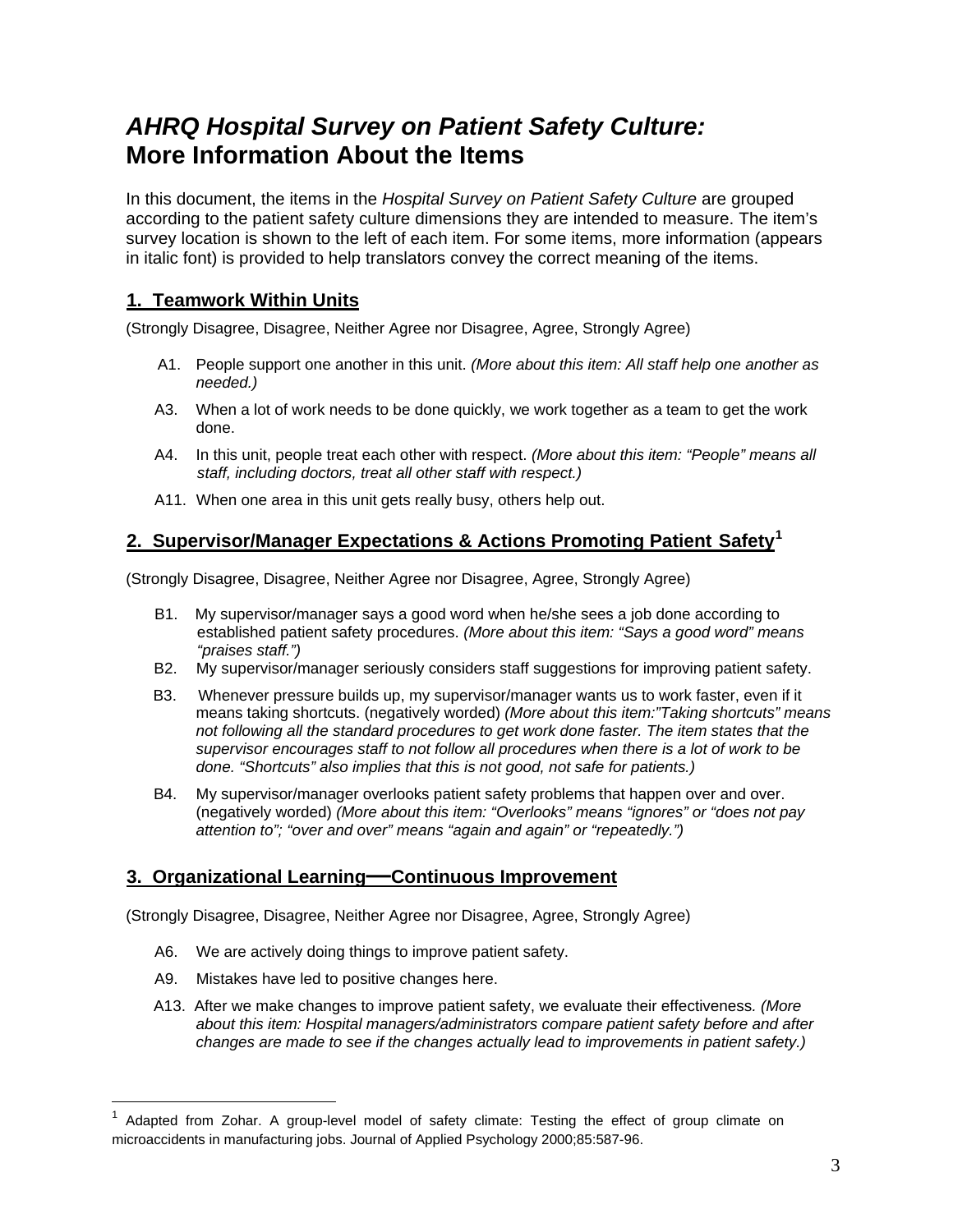#### **4. Management Support for Patient Safety**

(Strongly Disagree, Disagree, Neither Agree nor Disagree, Agree, Strongly Agree)

- F1. Hospital management provides a work climate that promotes patient safety.
- F8. The actions of hospital management show that patient safety is a top priority.
- F9. Hospital management seems interested in patient safety only after an adverse event happens. (negatively worded) *(More about this item: Hospital managers do not usually show interest in patient safety—they show interest in patient safety only when there is an adverse event.)*

#### **5. Overall Perceptions of Patient Safety**

(Strongly Disagree, Disagree, Neither Agree nor Disagree, Agree, Strongly Agree)

- A15. Patient safety is never sacrificed to get more work done. *(More about this item: Patient safety is more important than the amount of work done—it implies that patient safety will come first and that procedures will be followed to ensure patient safety, even if it means less work is accomplished or it takes longer to do something safely.)*
- A18. Our procedures and systems are good at preventing errors from happening.
- A10. It is just by chance that more serious mistakes don't happen around here. (negatively worded) *(More about this item: It is because of good luck or good fortune that more mistakes do not happen. In other words, the reason mistakes do not happen more often is good luck, NOT because procedures or systems are safe.)*
- A17. We have patient safety problems in this unit. (negatively worded)

#### **6. Feedback & Communication About Error**

(Never, Rarely, Sometimes, Most of the time, Always)

- C1. We are given feedback about changes put into place based on event reports. *(More about this item: Management/supervisors tell staff about changes implemented to improve patient safety that were implemented as a result of information that came from event reports.)*
- C3. We are informed about errors that happen in this unit.
- C5. In this unit, we discuss ways to prevent errors from happening again.

#### **7. Communication Openness**

(Never, Rarely, Sometimes, Most of the time, Always)

- C2. Staff will freely speak up if they see something that may negatively affect patient care. *(More about this item: "Speak up" means to notify someone in authority about the problem.)*
- C4. Staff feel free to question the decisions or actions of those with more authority.
- C6. Staff are afraid to ask questions when something does not seem right. (negatively worded) *(More about this item: Staff fear reprisals/retaliation or think they will get in trouble if they ask questions about something they think might be a problem.)*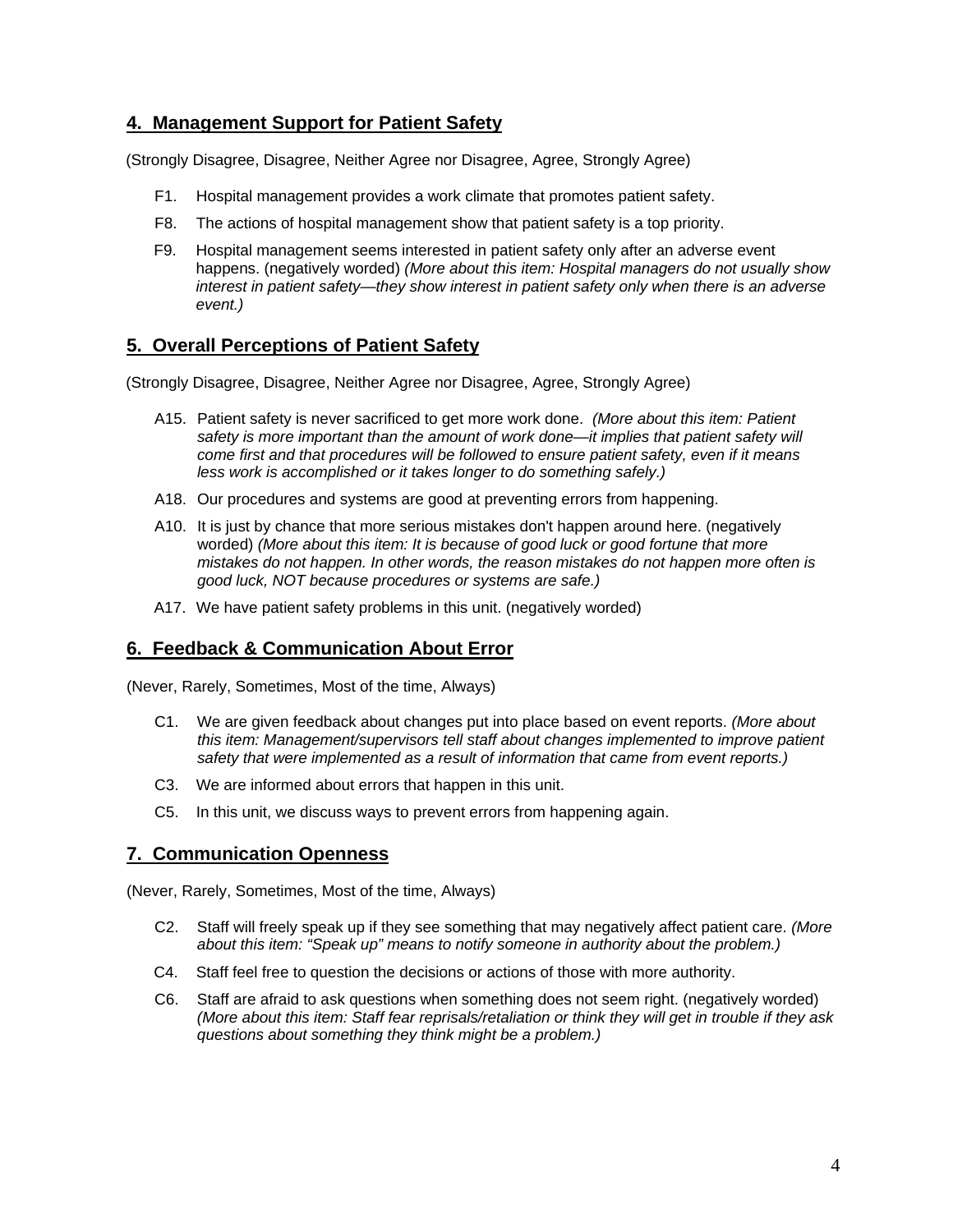**8. Frequency of Events Reported** *(More about this item: Refers to reports made to someone in authority or reports submitted through the hospital's event reporting system; the items are NOT about disclosure or reporting of errors to patients.)* 

(Never, Rarely, Sometimes, Most of the time, Always)

- D1. When a mistake is made, but is *caught and corrected before affecting the patient*, how often is this reported?
- D2. When a mistake is made, but has *no potential to harm the patient*, how often is this reported?
- D3. When a mistake is made that *could harm the patient*, but does not, how often is this reported? *(More about this item: The difference between this item and D1 is that the mistake occurs in D3 – it is not corrected in D3. Although the mistake actually occurs, there is no harm to the patient, but there could have been harm to the patient.)*

#### **9. Teamwork Across Units**

(Strongly Disagree, Disagree, Neither Agree nor Disagree, Agree, Strongly Agree)

- F4. There is good cooperation among hospital units that need to work together.
- F10. Hospital units work well together to provide the best care for patients.
- F2. Hospital units do not coordinate well with each other. (negatively worded)
- F6. It is often unpleasant to work with staff from other hospital units. (negatively worded)

#### **10. Staffing**

(Strongly Disagree, Disagree, Neither Agree nor Disagree, Agree, Strongly Agree)

- A2. We have enough staff to handle the workload. *(More about this item: "To handle the workload" means "to do all the work.")*
- A5. Staff in this unit work longer hours than is best for patient care. (negatively worded) *(More about this item: Staff work too many hours, which is not good for patient care.)*
- A7. We use more agency/temporary staff than is best for patient care. (negatively worded) [*More about this item: We use more temporary staff (contract staff or nonpermanent staff) than we should, which is not good for patient care.]*
- A14. We work in "crisis mode" trying to do too much, too quickly. (negatively worded) *(More about this item: We work in a hurry, trying to do too much, too quickly.)*

#### **11. Handoffs & Transitions**

(Strongly Disagree, Disagree, Neither Agree nor Disagree, Agree, Strongly Agree)

- F3. Things "fall between the cracks" when transferring patients from one unit to another. (negatively worded) *(More about this item: Information gets lost or is not communicated when transferring patients.)*
- F5. Important patient care information is often lost during shift changes. (negatively worded)
- F7. Problems often occur in the exchange of information across hospital units. (negatively worded)